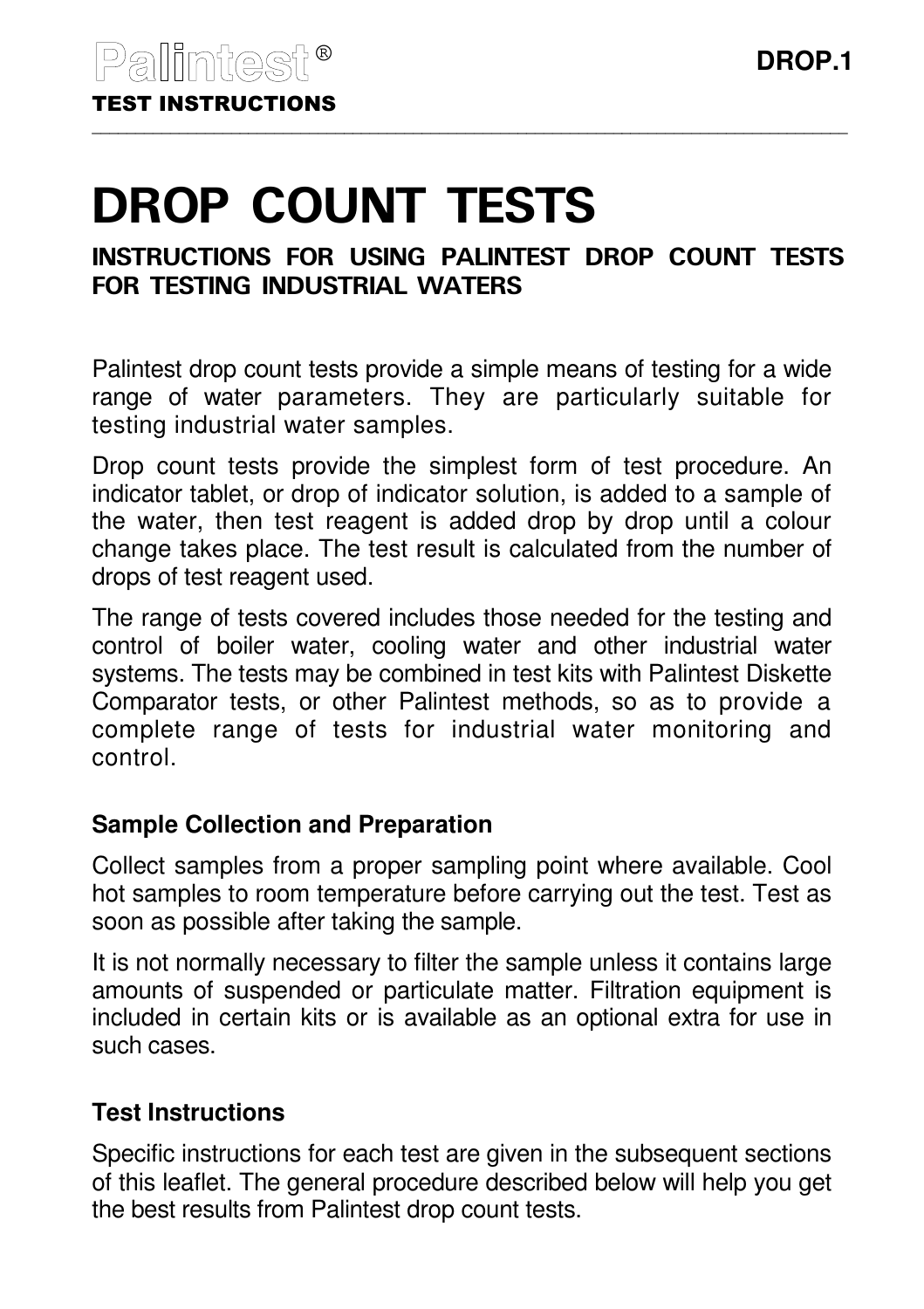- 1 Fill the screw-capped test tube with sample to the 10 ml mark.
- 2 Add an indicator tablet, or drops of indicator solution, as directed in the individual test instructions. Swirl the container, or shake gently, in order to mix.



3 Take the bottle of the test reagent and remove the cap. Hold the bottle, nozzle down, above the test tube and add a drop of reagent. Swirl the container gently to mix.



- 4 Continue adding drops one at a time in this manner until the colour change described in the individual test instructions takes place.
- 5 Note the number of drops of test reagent used. Work out the test result from the formula given in the individual test instructions. Certain test reagents are available in different strengths. Be sure to use the formula appropriate to the test reagent used.
- 6 After using the kit wash out the test container thoroughly and replace the cap securely on the dropper bottle.

The dropper bottles containing the test reagents are designed to give discrete drops of precise size. If uneven sized drops are obtained this may be due to static build-up on the dropper bottles. In this case wipe the bottle with a tissue in order to discharge the static.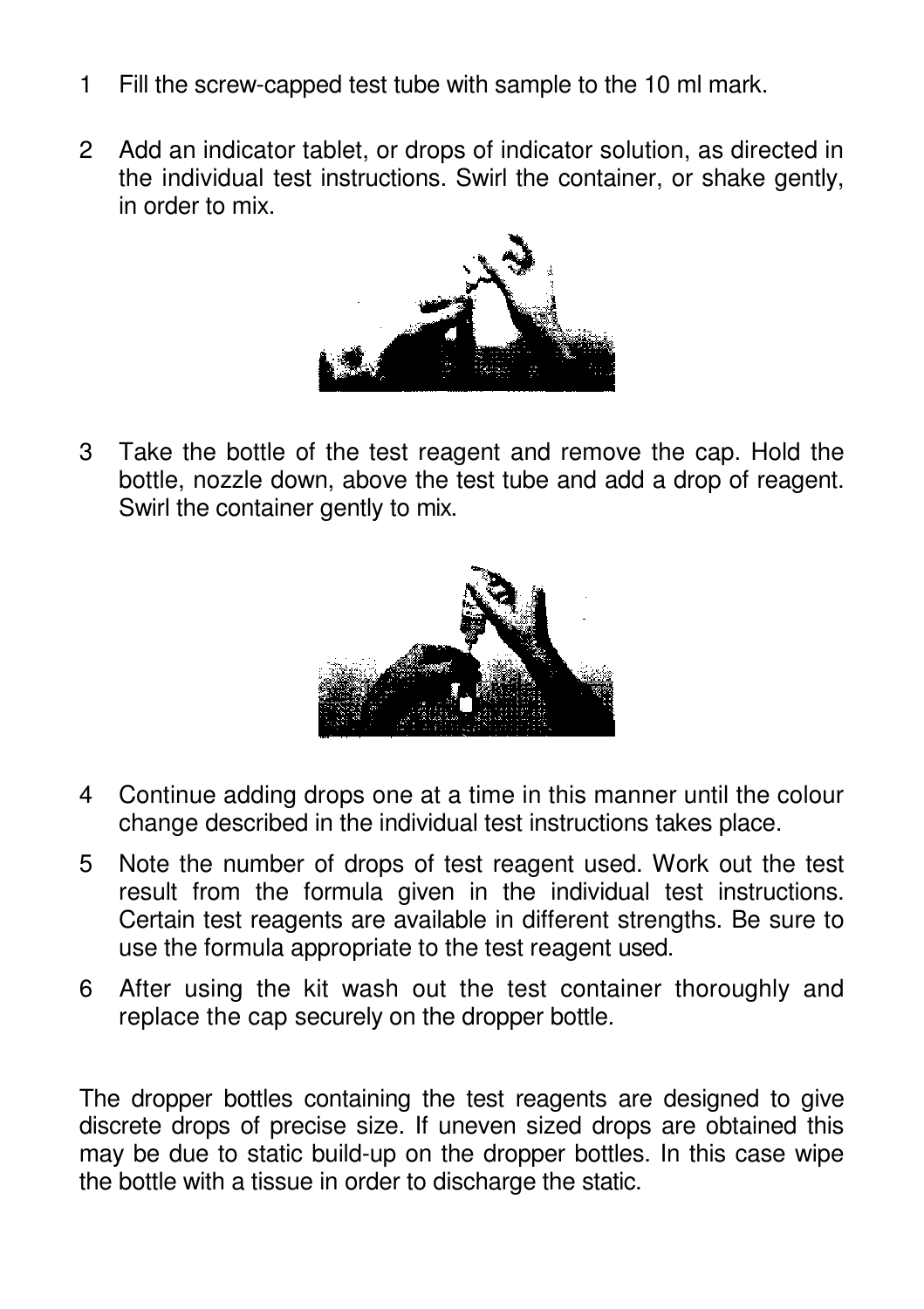# **DROP COUNT TEST INSTRUCTIONS**

Collect samples from a proper sampling point where available. Cool hot samples to room temperature before carrying out the test. Test as soon as possible after taking the sample.

It is not normally necessary to filter the sample unless it contains large amounts of suspended or particulate matter. Filtration equipment is included in certain kits or is available as an optional extra for use in such cases.

**ACIDITY TO pH 8.3** Colour change: Colourless - Pink

Acidity to pH 8.3 is a control test for source water and for general water testing

### **Range: 0 - 1200+ mg/l**

- 1 Fill sample container to 10 ml mark.
- 2 **Add one drop** of AC-B and shake container to mix.
- 3 Add AC-D40 drop by drop until the colour changes from colourless to pink.
- 4 Note the number of drops of AC-D40 used (N) and calculate result from the formula below :-

Acidity (mg/l  $H_2SO_4$ ) = N x 40

**ACIDITY TO pH 4.5** Colour change: Orange - Blue

Acidity to pH 4.5 is a control test for source water and for general water testing

### **Range: 0 - 1200+ mg/l**

- 1 Fill sample container to 10 ml mark.
- 2 Add one drop of AC-A and shake container to mix.
- 3 Add AC-D40 drop by drop until the colour changes from orange to blue.
- 4 Note the number of drops of AC-D40 used (N) and calculate result from the formula below :-

Acidity (mg/l  $H_2SO_4$ ) = N x 40

**ALKALINITY M Colour change: Blue - Orange:** Blue - Orange

Alkalinity M is a control test for source water, steam boilers and cooling systems

# **Range: 0 - 300+ mg/l (use AL-D10) or Range: 0 - 1200+ mg/l (use AL-D40)**

- 1 Fill sample container to 10 ml mark.
- 2 Add one drop of AL-M and shake container to mix.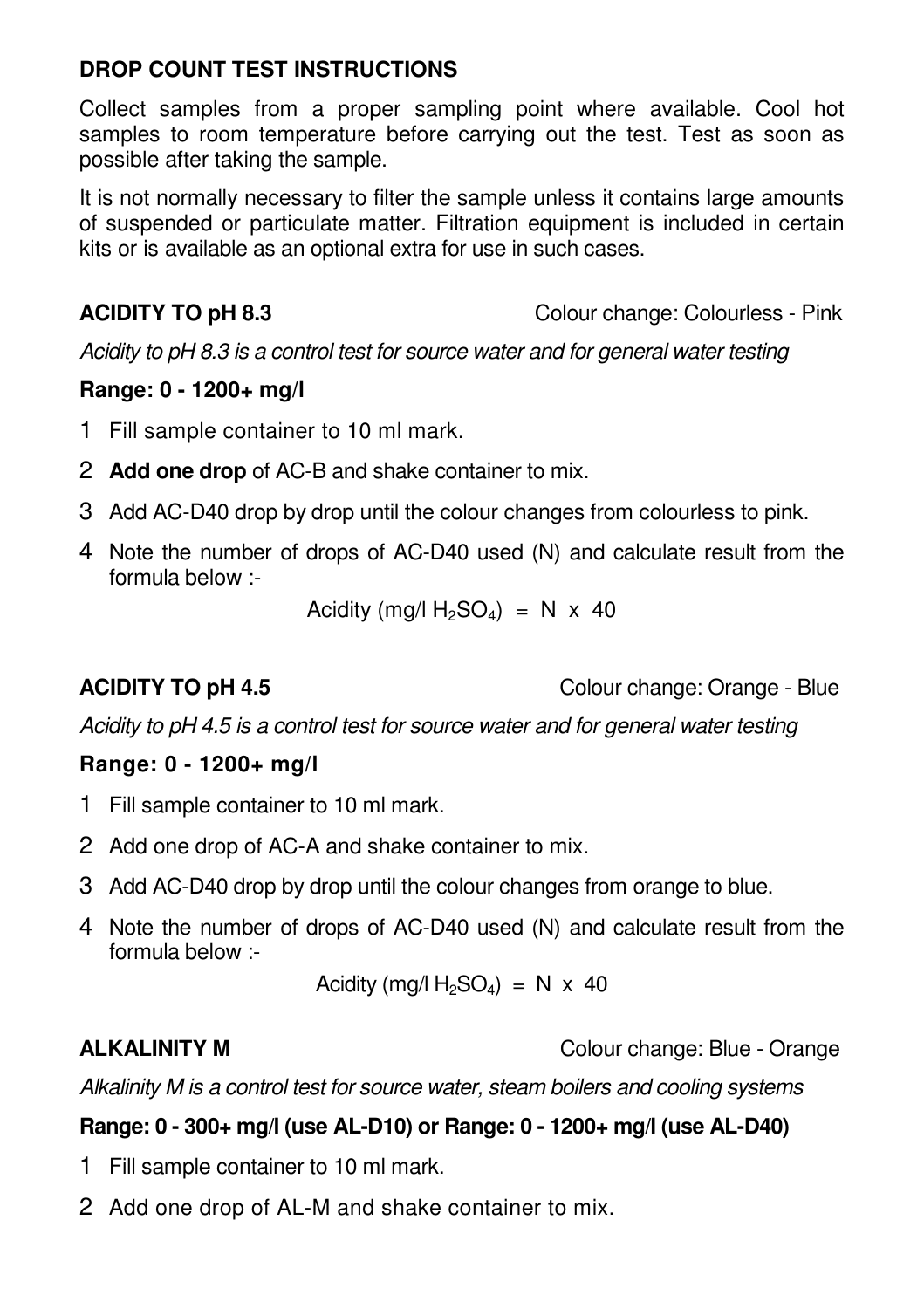- 3 Add AL-D10 or AL-D40 drop by drop until the colour changes from blue to orange.
- 4 Note the number of drops of AL-D10 or AL-D40 used (N) and calculate result from the formula below :-

# **For AL-D10 :**

Alkalinity M (mg/l CaCO<sub>3</sub>) = N  $\times$  10

# **For AL-D40 :**

Alkalinity M (mg/l CaCO<sub>3</sub>) = N  $\times$  40

**ALKALINITY P** Colour change: Pink - Colourless

Alkalinity P is a control test for steam boilers

# **Range: 0 - 300+ mg/l (use AL-D10) or Range: 0 -1200+ mg/l (use AL-D40)**

- 1 Fill sample container to 10 ml mark.
- 2 Add one drop of AL-P and shake container to mix.
- 3 Add AL-D10 or AL-D40 drop by drop until the colour changes from pink to colourless.
- 4 Note the number of drops of AL-D10 or AL-D40 used (N) and calculate result from the formula below :-

### **For AL-D10 :**

Alkalinity P (mg/l CaCO<sub>3</sub>) = N  $\times$  10

### **For AL-D40 :**

Alkalinity P (mg/l CaCO<sub>3</sub>) = N  $\times$  40

**ALKALINITY OH** Colour change: Pink - Colourless

Alkalinity OH (caustic alkalinity, hydroxide alkalinity) is a control test for steam boilers

### **Range: 0 - 300+ mg/l (use AL-D10) or Range: 0 - 1200+ mg/l (use AL-D40)**

- 1 Fill sample container to 10 ml mark.
- 2 Add one AP-S tablet and shake container until tablet disintegrates.
- 3 Add one drop of AL-P and shake container to mix. A pink colour indicates the presence of Alkalinity OH.
- 4 Add AL-D10 or AL-D40 drop by drop until the colour changes from pink to colourless.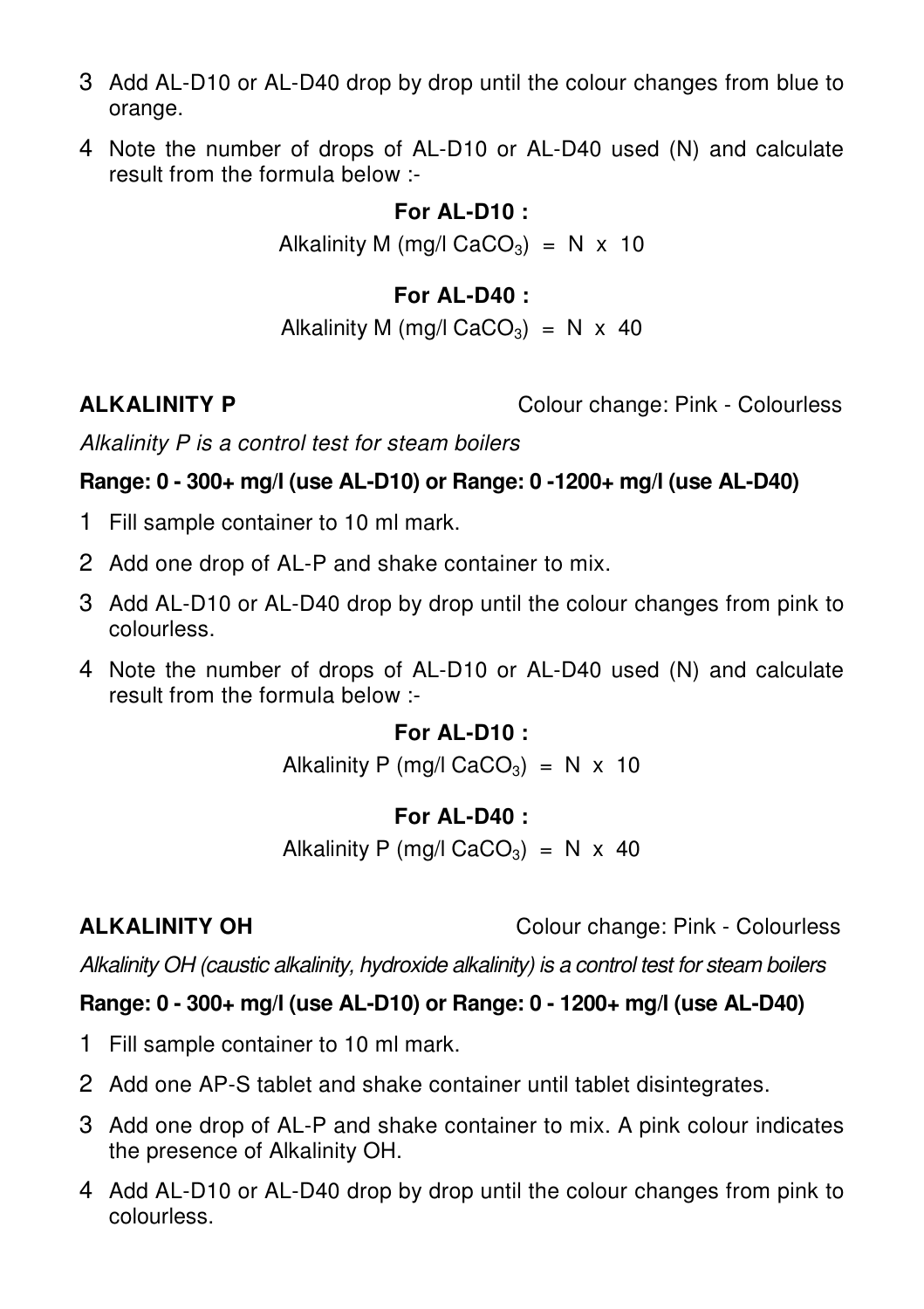5 Note the number of drops of AL-D10 or AL-D40 used (N) and calculate result from the formula below :-

### **For AL-D10 :**

Alkalinity OH (mg/l CaCO<sub>3</sub>) = N  $\times$  10

# **For AL-D40 :**

Alkalinity OH (mg/l CaCO<sub>3</sub>) = N  $\times$  40

**CALCIUM HARDNESS** Colour Change: Pink - Violet

Calcium Hardness is used as an indicator of scaling potential in cooling systems

## **Range: 0 - 300+ mg/l (use CH-D10) or Range: 0 - 600+ mg/l (use CH-D20)**

- 1 Fill sample container to 10 ml mark.
- 2 Add one CH-A tablet and shake container until tablet disintegrates.
- 3 Add one drop of CH-D10 or CH-D20 drop by drop until the colour changes from pink to violet.
- 4 Note the number of drops of CH-D10 or CH-D20 used (N) and calculate result from the formula below :-

### **For CH-D10 :**

Calcium Hardness (mg/l CaCO<sub>3</sub>) = N  $\times$  10

# **For CH-D20 :**

Calcium Hardness (mg/l CaCO<sub>3</sub>) = N  $\times$  20

**CARBON DIOXIDE (FREE)** Colour Change: Colourless - Pink

Free carbon dioxide is an indicator of corrosion potential for steam condensate and softened feed waters

### **Range: 0 - 100+ mg/l**

- 1 Fill sample container to 10 ml mark.
- 2 Add one drop of CO-A and shake container to mix. If the solution turns pink, no carbon dioxide is present. If the solution is colourless continue the test as per the instructions.
- 3 Add CO-D5 drop by drop until the solution changes from colourless to pink. The colour must persist for at least 30 seconds.
- 4 Note the number of drops of CO-D5 used (N) and calculate result from the formula below :-

Carbon Dioxide (mg/l  $CO<sub>2</sub>$ ) = N x 5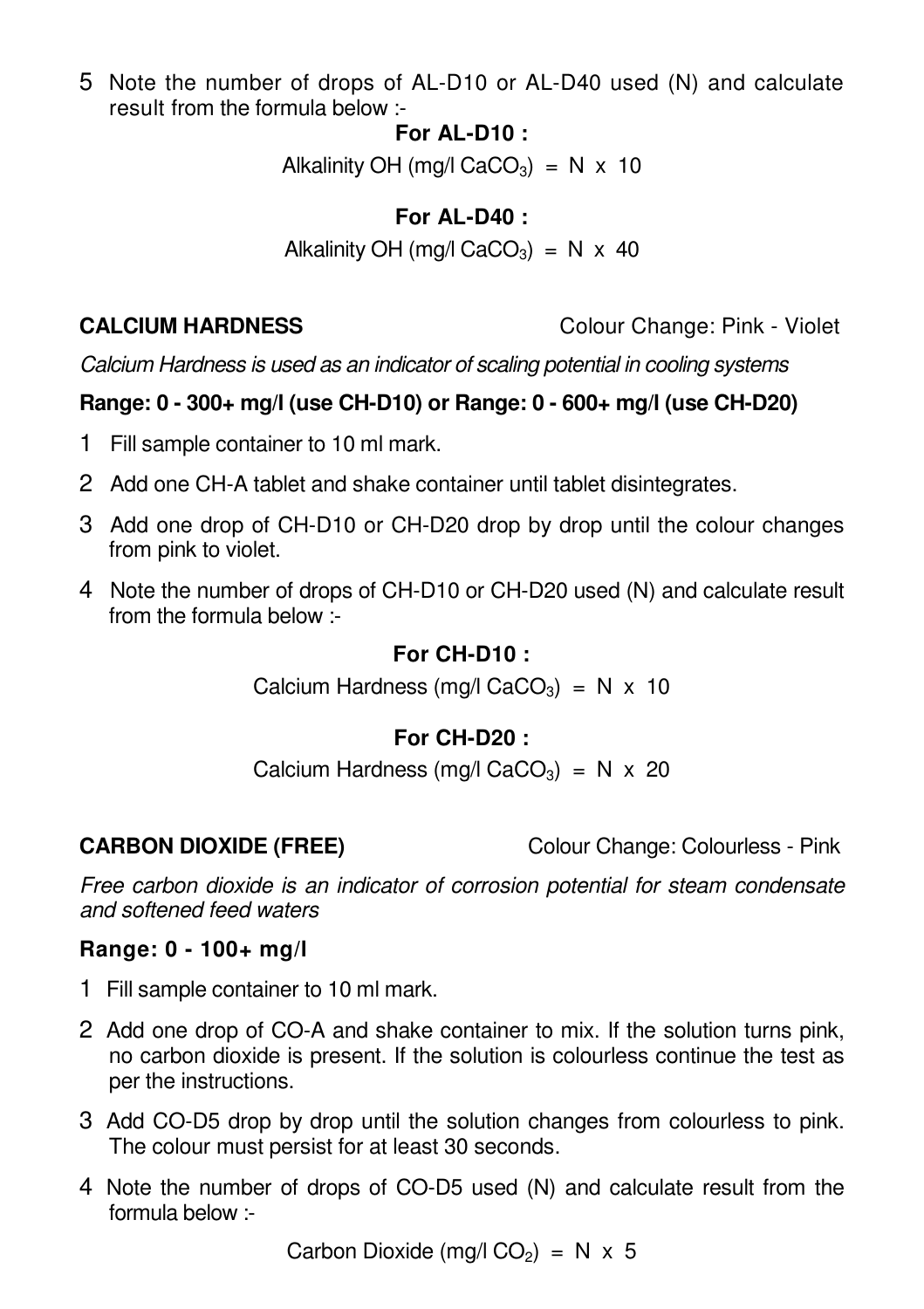Chloride is a control test for source water, steam boiler water, condensate and cooling systems

# **Range: 0 - 150+ mg/l (use CL-D5) or Range: 0 - 600+ mg/l (use CL-D20)**

- 1 Fill sample container to 10 ml mark.
- 2 Add one CL-A tablet and shake container until tablet disintegrates
- 3 Add CL-D5 or CL-D20 drop by drop until the colour changes from yellow to deep orange.
- 4 Note the number of drops of CL-D5 or CL-D20 used (N) and calculate result from the formula below : -

## **For CL-D5 :**

Chloride  $(mg/l \text{ Cl}) = (N - 1) \times 5$ 

# **For CL-D20 :**

Chloride (mg/l Cl) =  $(N - 1) \times 20$ 

**HARDNESS – TOTAL** Colour Change: Plum Red - Blue

Hardness is a control test for pre-treatment plant, steam boilers and cooling systems

**Range: 0 - 30+ mg/l (use HA-D1), Range: 0 - 300+ mg/l (use HA-D10) or Range: 0 - 600+ mg/l (use HA-D20)** 

- 1 Fill sample container to 10 ml mark.
- 2 Add one HA-A tablet and shake container until tablet disintegrates
- 3 Add HA-D1, HA-D10 or HA-D20 drop by drop until the colour changes from plum-red to blue.
- 4 Note the number of drops of HA-D1, HA-D10 or HA-D20 used (N) and calculate result from the formula below :-

# **For HA-D1 :**

Hardness (mg/l CaCO<sub>3</sub>) = N  $\times$  1

# **For HA-D10 :**

Hardness (mg/l CaCO<sub>3</sub>) = N  $\times$  10

# **For HA-D20 :**

Hardness (mg/l CaCO<sub>3</sub>) = N  $\times$  20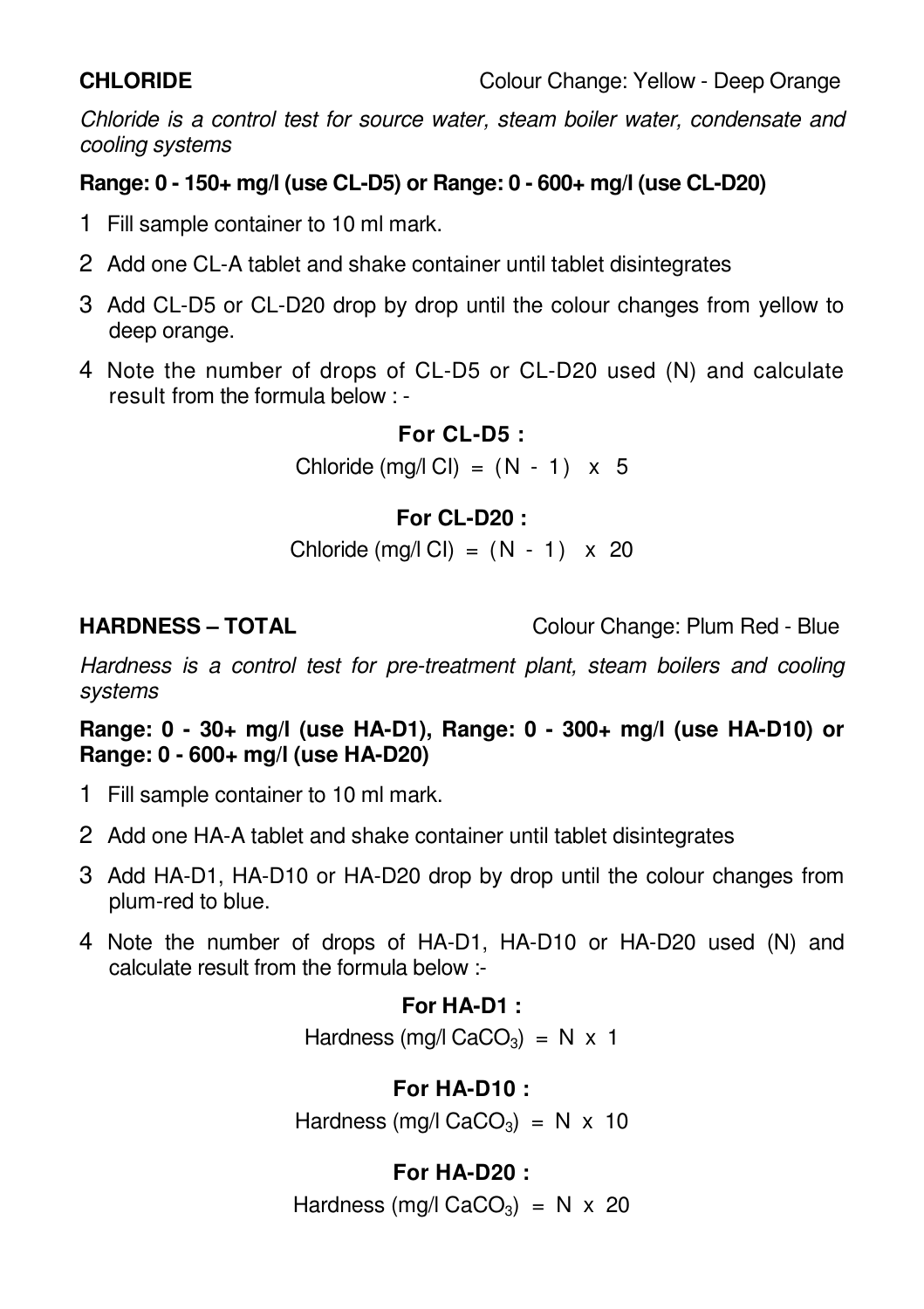Organophosphonates are used as inhibitors in cooling systems

# **Range: 0 - 30+ mg/l**

- 1 Fill sample container to 10 ml mark.
- 2 Add one OR-A tablet, crush and mix to dissolve.
- 3 Add OR-D1 drop by drop until the colour changes from green to purple.
- 4 Note the number of drops of OR-D1 used (N) and calculate result from the formula below :-

Organophosphonate  $(mq)$  = N - 2

For most accurate results a blank should be carried out on the water without Organophosphonate, or on the make-up water to the system, and the result subtracted from the test result.

**NITRITE** Colour Change: To Persistent Pink

Nitrite is used as a corrosion inhibitor in chilled water and cooling systems

# **Range: 0 - 300+ mg/l (use NI-D1) or Range: 0 - 1500+ mg/l (use NI-D50)**

- 1 Fill sample container to 10 ml mark.
- 2 Add two Nl-A tablets and shake container until tablet disintegrates.
- 3 Add NI-D10 or NI-D50 drop by drop until pink colour persists for one minute.
- 4 Note the number of drops of NI-D10 or NI-D50 used (N) and calculate result from the formula below :-

### **For NI-D10 :**

Nitrite (mg/l NaNO<sub>2</sub>) = N  $\times$  10

# **For NI-D50 :**

Nitrite (mg/l NaNO<sub>2</sub>) = N  $\times$  50